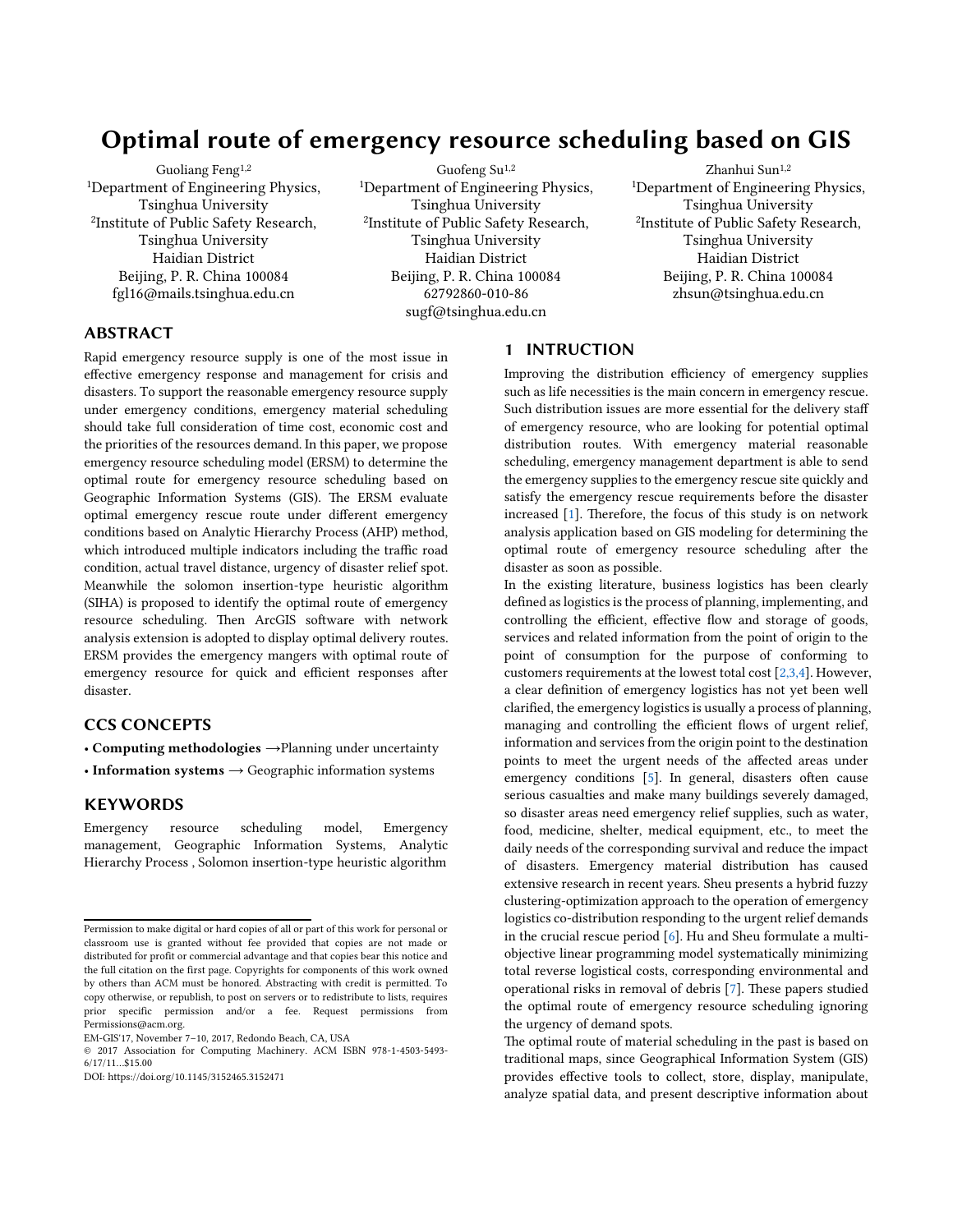them on the maps [8] , GIS has been increasingly attention by researchers. The importance about GIS is that, GIS combines digital maps with traditional databases, and provides visual representations of information [\[9\]](#page-4-1). Visualization will help people approach problems in the dimensions of space and time and in the form of digital maps rather than dimensionallyrestricted data tables and graphs [\[10\]](#page-4-2). Winyoopradist and Siangsuebchart developed a model on Network Analyst based on vehicle speed, which depend on road conditions at different times of the day [\[11\]](#page-4-3). In route planning systems based on GIS, Gohari developed a model to analyze the shortest paths and took into account several factors, such as the speed limit of a car in a road network [\[12\]](#page-4-4). Mohammad Abousaeidi, Rosmadi Fauzi and Rusnah Muhamad proposed regression model and introduced the land use to the optimal route for fresh vegetable distribution [\[9\]](#page-4-1). We establish ERSM to meet the fast and efficient emergency resource scheduling based on application of GIS.

The novelty of solomon insertion-type heuristic algorithm (SIHA) used in material distribution consists in incorporating not only the distance but also the time dimension in the heuristic process [\[13\]](#page-4-5). Due to it has the advantages of easy implementation and obvious application effects, SIHA is suitable for emergency material scheduling.

This paper quantifies the urgency of demand and puts forward the ERSM, which combines urgency of demand spots, road distances, traffic conditions with GIS. The object of this paper is to introduce the GIS to present the optimal route of emergency resource scheduling with consideration of distance, traffic conditions, urgency of demand spots.

## 2 METHODOLOGY

The optimal route evaluation criteria system is shown in [Fig.](#page-1-0) 1. Choosing the optimal route of emergency resource scheduling consider traffic road conditions, travel distance, urgency of disaster relief spot. There are many criteria to evaluate road conditions, such as traffic index of the prevailing road, the degree of damage to the road. Also, there are many criteria to evaluate the urgency of disaster relief spot, such as the size of affected area, the number of casualties and the degree of damage to infrastructure. Determining the optimal route of emergency material scheduling scheme is a complex process, all these factors should considered.



<span id="page-1-0"></span>Figure 1. Optimal route evaluation criteria system

## 2.1 AHP Method

The identification of the appropriate proportions of influencing factors is a complex process, the Analytic Hierarchy Process (AHP) method establishes a series of scales from comparisons. In AHP a matrix, such as Eq.  $(1)$ , is generated as a result of pairwise comparisons.

<span id="page-1-1"></span>
$$
A = \begin{bmatrix} a_{11} & a_{12} & \cdots & a_{1n} \\ a_{21} & a_{22} & \cdots & a_{2n} \\ \vdots & \vdots & \ddots & \vdots \\ a_{n1} & a_{n2} & \cdots & a_{nn} \end{bmatrix}
$$
 (1)

In the formulation,  $a_{ij}$  indicates how much more important the ith objective is than the jth objective. For all i and j, it is necessary that  $a_{ii}$  = 1 and  $a_{ii}$  = 1/ $a_{ii}$ . The possible assessment values of  $a_{ij}$  in the pairwise comparison matrix and their

corresponding explanation are shown in [Table 1](#page-1-2).

The AHP group decision-making developed can be defined as follow:

Normalized column vector:

$$
\widetilde{w}_{ij} = a_{ij} / \sum_{i=1}^{n} a_{ij}
$$

 $\tilde{w}_{\scriptscriptstyle{ii}}$ 

Summarize the by row:

$$
\tilde{w}_{_i}=\sum_{j=1}^n \tilde{w}_{_{ij}}
$$

Normalized row vector:

$$
w_i = \tilde{w}_i / \sum_{i=1}^n \tilde{w}_i
$$
  

$$
w = (w_1, w_2, \dots, w_n)^T
$$

Calculate the biggest characteristic root of the judgment matrix:

$$
\lambda_{\max} = \frac{1}{n} \sum_{i=1}^{n} \frac{(Aw)_i}{w_i}
$$

The consistency degree of the judgment matrix The consistency ratio:

$$
CR = \frac{CI}{RI}
$$

where the consistency index (CI) is defined as:

$$
CI = (\lambda_{\text{max}} - n) / (n - 1)
$$

If  $CR \leq 0.10$ , the degree of consistency is satisfactory. Otherwise, the element value of the judgment matrix should be adjusted.

Calculation of total ordering in the layer

<span id="page-1-2"></span>The single order of criterion layer to target layer:

$$
w = (w_1, w_2, \cdots, w_n)^T
$$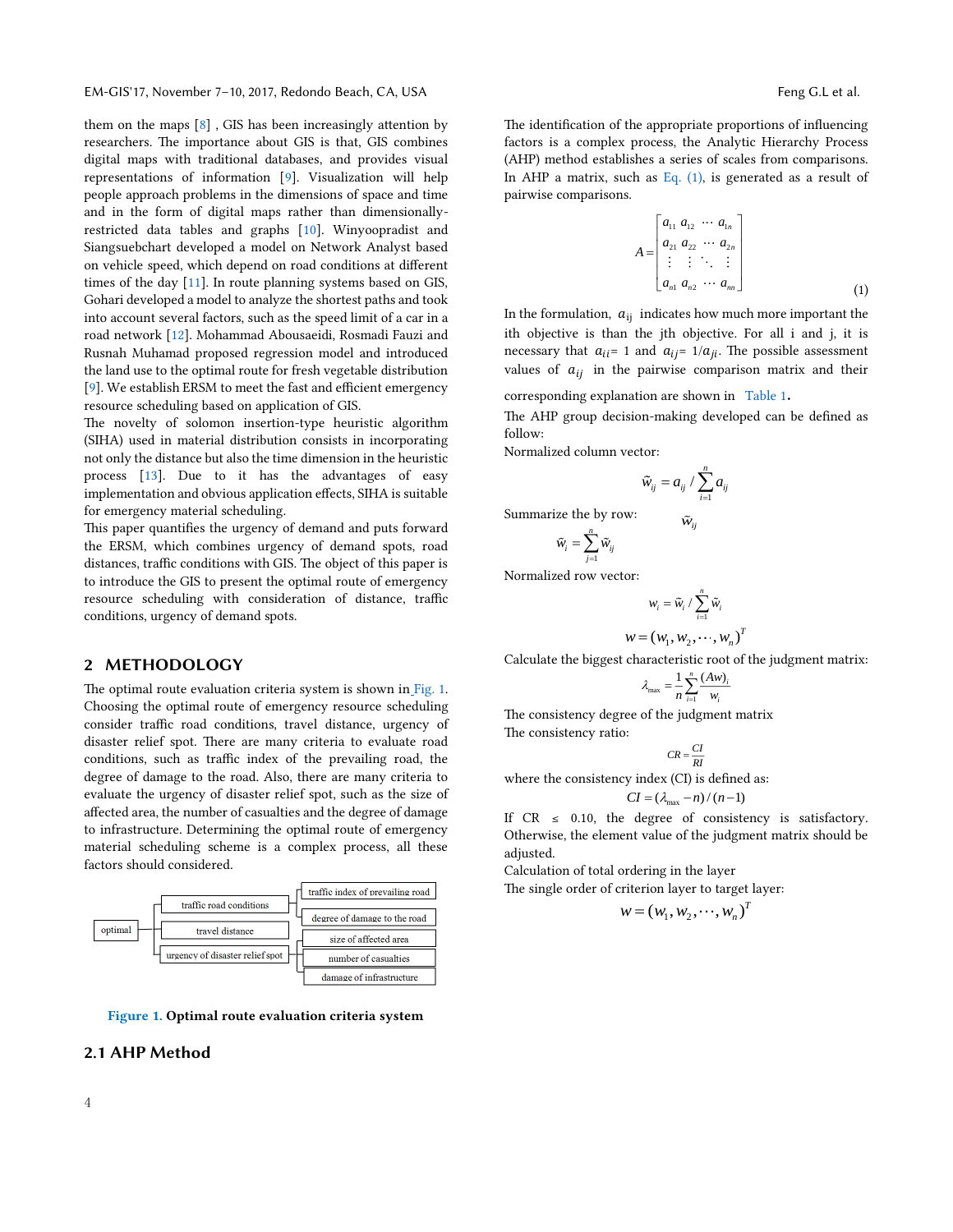Optimal route of emergency resource scheduling based on GIS EM-GIS'17, November 7-10, 2017, Redondo Beach, CA, USA

Table 1. Scales in pairwise comparisons

| $a_{ii}$ | Definition                                   |  |
|----------|----------------------------------------------|--|
|          | i and j are equally important                |  |
| 3        | i is slightly more important than j          |  |
| 5        | i is more important than j                   |  |
|          | i is obviously more important than j         |  |
|          | i is absolutely more important than j        |  |
| 2,4,6,8  | the importance of i and j is between the two |  |
|          | adjacent degrees                             |  |

#### 2.2 Establish the model

#### *2.2.1 Modeling assumptions.*

There is only one emergency resource distribution spot, and there are several demand spots for emergency resource. The delivery tools of emergency resource distribution spot to the various emergency resource demand spots are the same. The material of emergency resource distribution spot is sufficient to satisfy the needs of all demand spots.

#### *2.2.2 Model*

Model establishment not only contains spatial data, such as travel distance, traffic road conditions, but also consider nonspatial data, like the urgency of disaster relief spot. With the help of GIS technology combined with spatial and non-spatial data, emergency resource scheduling can be conducted and optimal routes based on the study requirements can then be selected. The first phase of the study requires the use of GIS tool to create a spatial database that contains detailed digital information about the routes. The information of travel distance for all roads is derived from digitizing the road networks as spatial data set. In the present study, delivery time is regarded as a dependent variable that depends on the road condition. The traffic index is a conceptual index that reflects the smoothness or congestion of the road network, we obtain the real-time average speed of a road through the observation of the real-time traffic index of the prevailing road in the moment before the disaster. The degree of road damage also affects the average speed after disaster, it has been shown that the speed loss  $(Eq.2)$  caused by road damage is related to the area of road surface damage, pavement width and depth of road surface damage. The distance traveled in an emergency situation is transformed to the normal travel distance during the same running time by comparing the average speed after disaster with the average vehicle speed under normal circumstances in a certain road.

$$
\Delta v = \frac{v_0}{8.14} e^{0.01S + 0.049H + 0.803f(D)} f(D) = \begin{cases} 1.8 - D & 0 \le D \le 1.8 \\ 0 & D > 1.8 \end{cases}
$$

|  | i |
|--|---|

| $\Delta v$ | the speed loss caused by road damage |
|------------|--------------------------------------|
| $v_0$      | the speed before road damage         |
| S          | the area of road damage              |
| H          | the depth of road surface damage     |
| D          | the lane width                       |
| f(D)       | the adjustment formula of lane width |

*f*(*D*) the adjustment formula of lane width The urgency of disaster relief spot is related to the size of affected area, the number of casualties, and the degree of damage to infrastructure. The urgency of disaster relief spot is a relative

variable, which is determined by comparing two spots. The area of the affected area are obtained by using remote sensing technology, which can be used to display the affected area by adding buffers in ArcGIS. The number of casualties should be counted and updated in real-time by region. Water and electricity are the infrastructure necessary for human survival, so the degree of damage to the infrastructure are measured based on the time of cutting off the water supply and power. Gathering the statistics of these information about all emergency resource demand point when the disaster occur, and determining the minimum affected area, the least number of casualties, and the shortest time of cut off the water supply and power respectively. These values are the standard values that measure the urgency of disaster relief spot. Each emergency resource demand spot is compared with these standard values to obtain relative urgency of disaster relief spot [\(Eq.3\)](#page-2-1).

<span id="page-2-1"></span>
$$
\tau_i = \beta_1 \frac{A_i}{A_{\min}} + \beta_2 \frac{N_i}{N_{\min}} + \beta_3 \frac{T_i}{T_{\min}} \tag{3}
$$

 $\tau_i$  the urgency of disaster relief spot i  $\beta_1$  the proportion of affected areas obtained by AHP  $A_i$ <br> $A_{min}$  the area of the affected area at spot i the minimum affected area  $\beta_2$  the proportion of number of casualties obtained by AHP  $N_i$  the number of casualties of at spot i  $N_{min}$  the least number of casualties  $\beta_3$  the proportion of time of cut off the water supply and power obtained by AHP  $T_i$ the time of cut off the water supply and power at spot i

 $A_{min}$  the shortest time of cut off the water supply and power Taking into account all the influencing factors, such as the traffic road condition, actual travel distance, urgency of disaster relief spot, the final model formula can be constructed  $(Eq.4)$ .

<span id="page-2-2"></span>
$$
L_{ij} = \alpha_i I_{ij} + \alpha_2 \left( \frac{I_{ij}}{\overline{v}_2 - \Delta v} - \frac{I_{ij}}{\overline{v}_i} \right) * \overline{v}_i + \alpha_3 \sum_{j=1}^{\underline{r}} (\tau_i - \tau_j) * I_{ij} \over \sum_{j=1}^{\underline{r}} (\tau_i - \tau_j) * (\tau_i - \tau_j)
$$
\n
$$
\tag{4}
$$

 $L_{ij}$  distance index between i and j  $\alpha_1, \alpha_2, \alpha_3$  the proportion of travel distance, transport road conditions, and urgency of disaster relief spot obtained by AHP respectively

 $l_{ij}$  actual travel distance between i and j

<span id="page-2-0"></span> $\overline{\nu}_{2}$  real-time average speed in the moment before disaster  $v_{1}$ 

 average speed under normal circumstances ∆v the speed loss caused by road damage  $\tau_i$ ,  $\tau_j$ the urgency of disaster relief spot i,j

Solomon insertion-type heuristic algorithm (SIHA) select the best disaster relief spot to insert its best available insertion position from all unspecified spots. Thus each time it insert the spot and the insertion position is the current optimal, it will improve the quality of the solution. The optimal insertion position is determined by distance. Assuming that the unloading spot d is inserted between the spots m and n. When the spot d inserted may cause changes in the distance and time, which is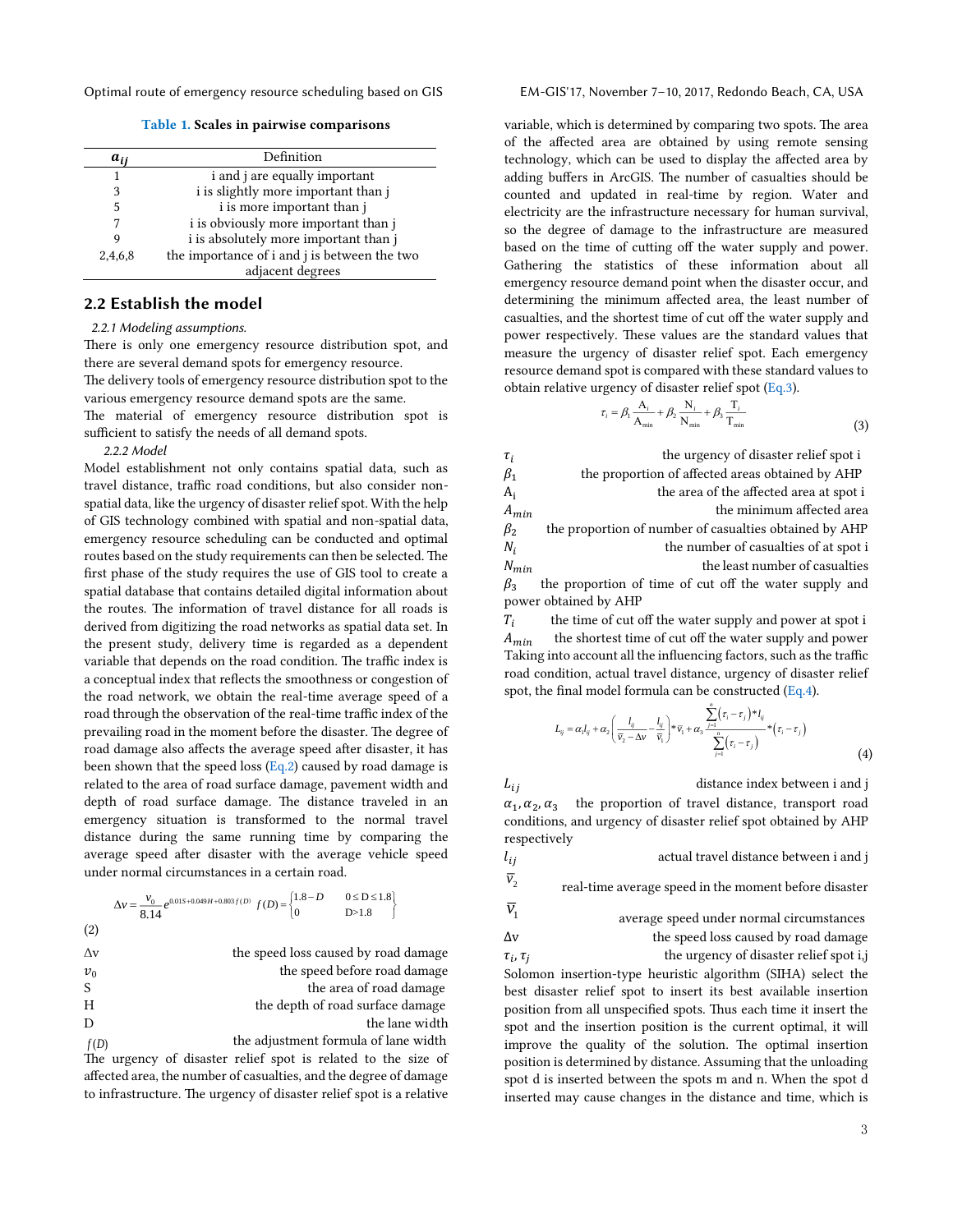EM-GIS'17, November 7-10, 2017, Redondo Beach, CA, USA Feng G.L et al.

 $c_{11}$  ([Eq](#page-3-1). 5),  $c_{12}$  (Eq. 6). Combining  $c_{11}$  and  $c_{12}$ , we acquire the  $c_1$  [\(Eq.](#page-3-2) 7). The insertion position of minimum c value is the optimal insertion position. If insert a spot to the current path get a greater benefit than to insert to a new path, this spot is optimal. The optimal spot is decided by  $c_2$  ([Eq](#page-3-3). 8), which  $c_2$  minimum spot is the optimal spot.

$$
c_{11}(m,d,n) = d_{m,d} + d_{d,n} - d_{m,n} \tag{5}
$$

$$
c_{12}(m,d,n) = b_{n,d} - b_n \tag{6}
$$

 $d_{m,n}$  the distance between spots m and n  $b_{n,d}$  the new time for service to begin at customer n given that d is on the route

| $c_1(m, d, n) = \gamma_1 c_{11}(m, d, n) + (1 - \gamma_1) c_{12}$ | $0 \leq \gamma_1 \leq 1$ (7) |     |
|-------------------------------------------------------------------|------------------------------|-----|
| $c_2(m, d, n) = \mu d_{0,d} - c_1(m, d, n)$ $\mu \ge 0$           |                              | (8) |

### 3 CASE STUDIES

This model is suitable for finding the optimal route for emergency resource scheduling after a disaster, such as hurricane, tsunami, earthquake. Shenzhen is located in the southern coast of China, and it often have typhoon by the impact of geographical location. The fourth typhoon Nida attacked Shenzhen in august 2016, because the timely warning and emergency supplies prepared, it did not cause too much loss. As the road surface gathered water caused by typhoon bring a lot of inconvenience to the people travel. Therefore, this model is used to study the optimal scheduling route of Nanshan Water Group in Nanshan District for the road surface gathered water spot. The locations of supply spot and demand spots are shown in [Fig.](#page-3-4) 2. There are only one supply spot and fifteen demand spots, the Water group assign five vehicles for transport. The experts combine the Analytic Hierarchy Process (AHP) method and the historical experience to determine the proportion of each influencing factor([Table 2](#page-3-5)). The real-time traffic index obtain from the website of Transport Commission of Shenzhen Municipality, and road damage can be observed through the road traffic monitor. The speed loss can be easily acquired. Considering the traffic road conditions and the urgency of disaster relief spot and using ArcGIS network analysis([Fig. 3](#page-3-6)) to insert the model, we acquire the OD cost matrix and know the distance between the emergency resource supply spot and demand spots. Solomon insertion-type heuristic algorithm (SIHA) is proposed to identify the optimal routes. The optimal routes are shown in [Fig. 4](#page-4-6), the shortest total distance is 83178.04 miles.



<span id="page-3-1"></span><span id="page-3-0"></span>

<span id="page-3-4"></span><span id="page-3-3"></span><span id="page-3-2"></span>Figure 2. Locations of supply spot and demand spots

#### <span id="page-3-5"></span>Table 2. Proportion of influencing factor



<span id="page-3-6"></span>Figure 3. Network analysis within the study area